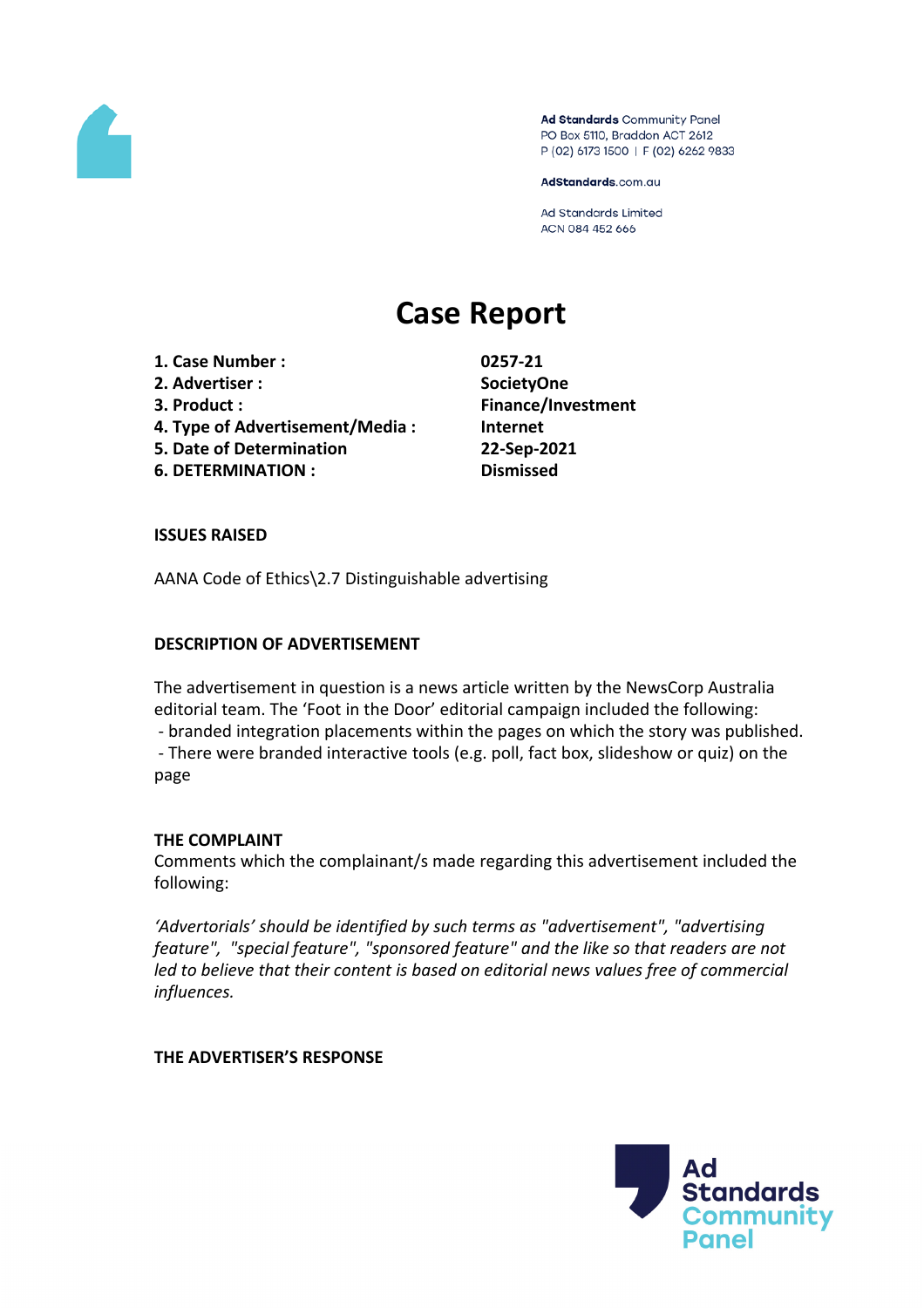

Comments which the advertiser made in response to the complainant/s regarding this advertisement include the following:

## *1. A description of the advertisement*

*The advertisement in question is 1 of 4 editorial pieces written by the NewsCorp Australia editorial team. The 'Foot in the Door' editorial campaign consists of the following:*

- *4 x editorial pieces published in a campaign period written at the relevant News Corp Australia editor's discretion. Note that SocietyOne had no say or involvement in the selection of content topics, did not write the stories or propose the copy for the stories or edit the stories. SocietyOne had no review rights prior to publication.*
- *SocietyOne has branded integration placements within the pages on which those stories were published.*
- *There were branded interactive tools (e.g. poll, fact box, slideshow or quiz) within the pages on which those stories were published.*
- *There was branded dinkus (this is a branded image to promote the editorial series) within the pages on which those stories were published.*
- *Section sponsorship, consisting of digital banners placed across the relevant section of the news.com.au website (real estate in this case)*

*SocietyOne sponsored this editorial series to promote its Credit Score product and was not involved in the development of the editorial text.*

*2. Your comprehensive comments in relation to the complaint (taking into account the need to address all aspects of the advertising codes)*

*The story in question is editorial content and not an advertorial as suggested in the complaint. It is part of a 4-part editorial series called 'Foot in the Door', with stories relevant to new home buyers who visit the Finance/Real estate/Buyers section of the news.com.au website.*

*The story content is controlled by the NewsCorp Australia editorial team and SocietyOne has simply sponsored the series, this is different to an advertorial piece which is collaborated on with a shared intention for the content to promote a brand/product and for which the advertiser pays an additional sum.*

*SocietyOne sponsored the 'Foot in the door' editorial campaign to promote its credit score product.*

*As the advertiser, SocietyOne had no say in the story, no editing rights and no input into what was written. This was a simple sponsorship where it was agreed we would provide certain advertising inventory and exposure in connection with the 4 stories published by NewsCorp.*

*It is therefore incorrect to say that the stories ought to have been labelled as advertorials.*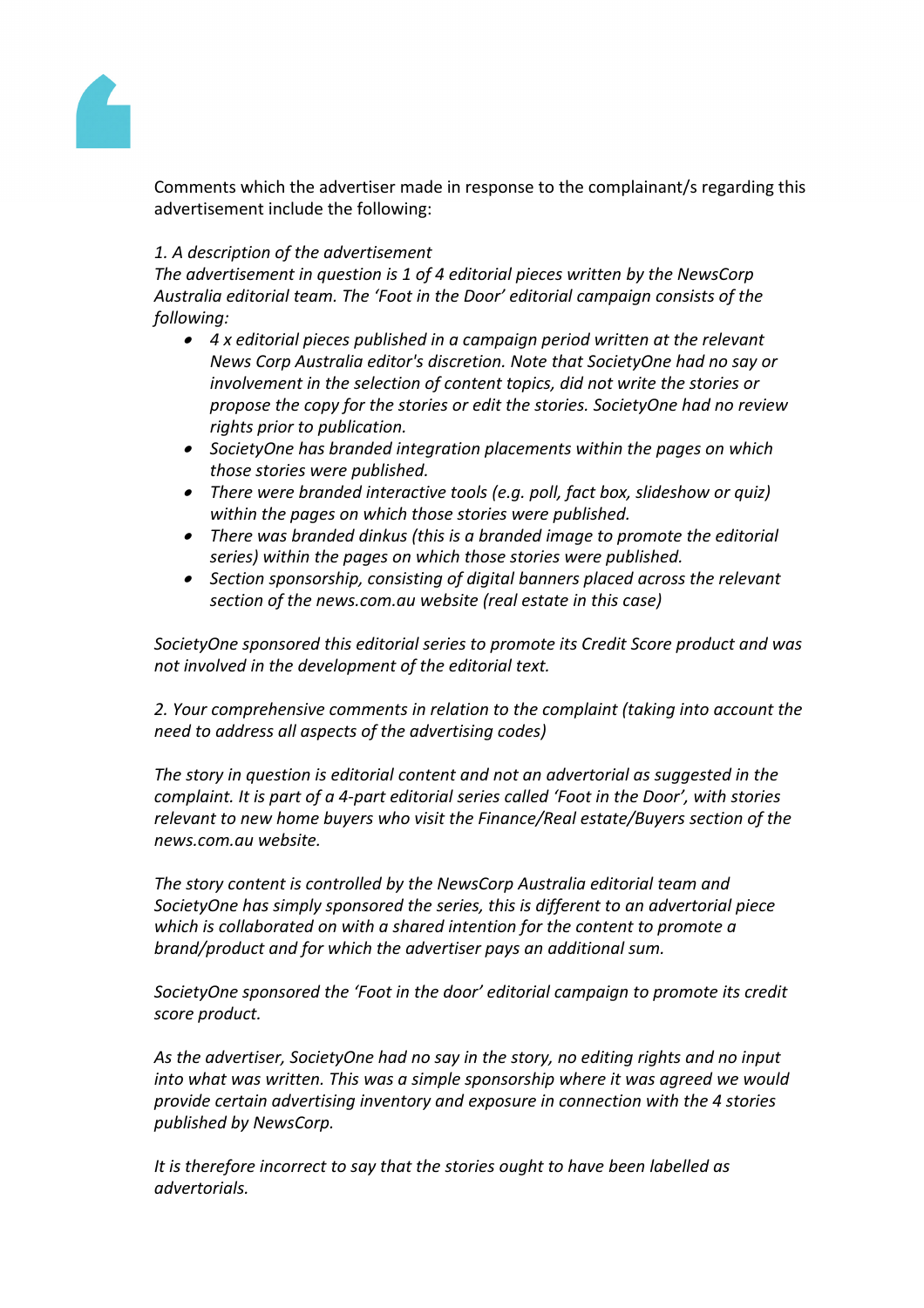

*View on the preparation of the advertising material, the placement and the duration of the advertisement.*

*The sponsorship duration is 4 weeks, from 20 August 2021. After this time, NewsCorp may choose to continue to host the editorial piece, however the SocietyOne sponsorship elements will not continue.*

*SocietyOne agreed to the sponsor the editorial campaign, however, it did not have any right or opportunity to review or edit the editorial content.*

*3. In addition to the above information, SocietyOne was requested to address of all parts of Section 2 of the AANA Code of Ethics:*

*2.1 – Discrimination or vilification: The sponsored editorial did not include any discriminatory of vilifying material.*

*2.2 – Exploitative or degrading: The sponsored editorial did not include exploitative or degrading material.*

*2.3 – Violence:*

*There was no material or content displaying or portraying any violence.*

*2.4 – Sex, sexuality and nudity: The content did not include in sex, nudity, or references to sex.*

*2.5 – Language: The sponsored editorial did not include any offensive or derogatory language.*

*2.6 – Health and Safety: There was no content that creates or infers any health or safety advice or recommendations.*

*2.7 – Distinguishable as advertising: The material displayed by SocietyOne was sponsored advertisements placed in a location within the editorial article which is clearly delineated as an advertisement.* 

#### **THE DETERMINATION**

The Ad Standards Community Panel (the Panel) considered whether this advertisement breaches Section 2 of the AANA Code of Ethics (the Code).

The Panel noted the complainant's concern that the news article was an advertorial and that this was not clearly identified.

The Panel viewed the advertisement and noted the advertiser's response..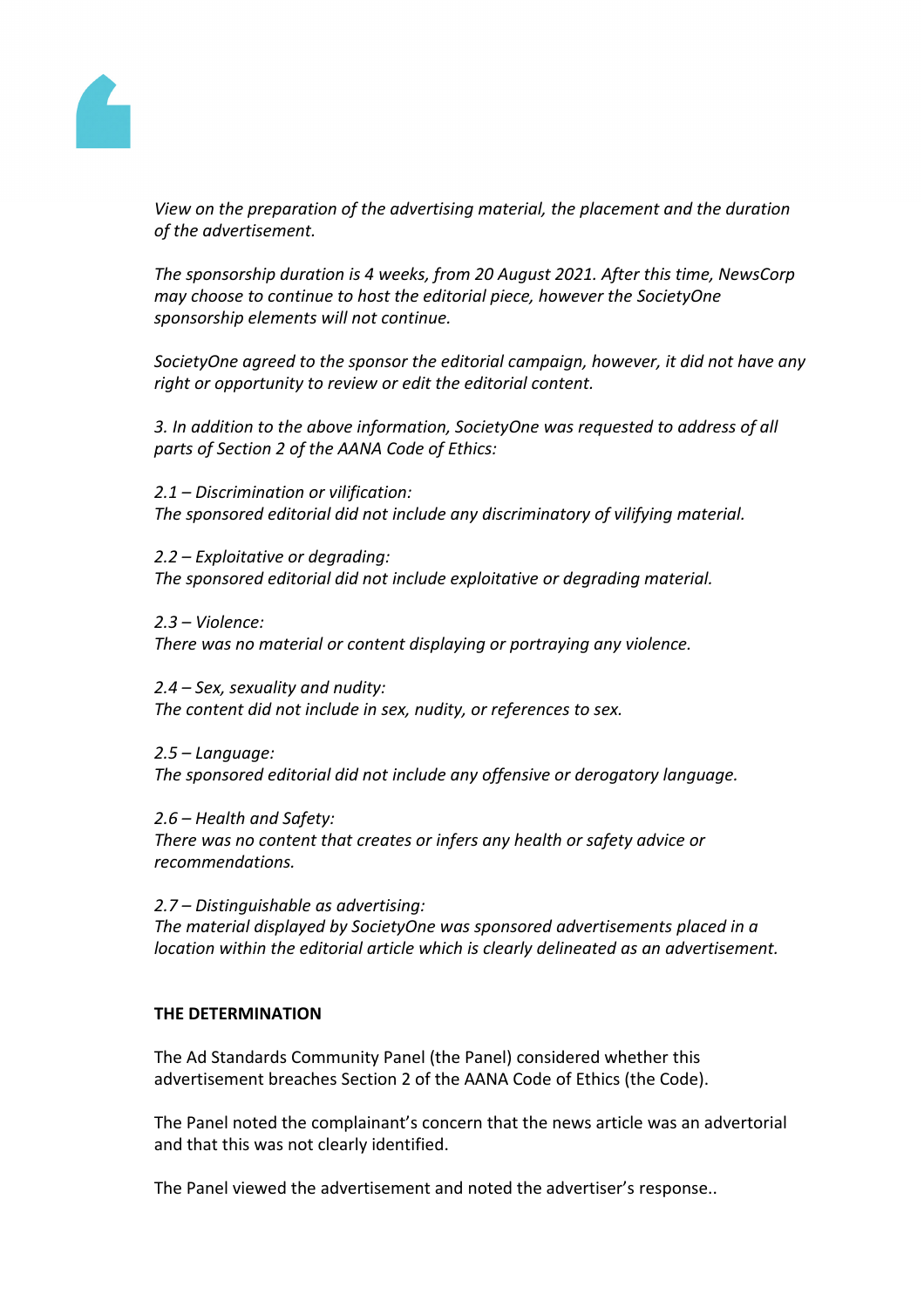

## **Section 2.7: Advertising or Marketing Communication shall be clearly distinguishable as such.**

### **Is the material advertising?**

The Panel noted that it must consider two matters:

- Does the material constitute an 'advertising or marketing communication', and if so
- Is the advertising material clearly distinguishable as such?

## **Does the material constitute an 'advertising or marketing communication'?**

The Panel noted the definition of advertising in the Code. Advertising means: "any advertising, marketing communication or material which is published or broadcast using any Medium or any activity which is undertaken by, or on behalf of an advertiser or marketer,

- over which the advertiser or marketer has a reasonable degree of control, and
- that draws the attention of the public in a manner calculated to promote or oppose directly or indirectly a product, service, person, organisation or line of conduct".

The Panel noted the advertiser's response that while it had sponsored the series of articles, the content of the news article itself was not advertising but rather purely editorial. The Panel noted that the news article did not mention the advertiser at any point during the article content.

The Panel further noted the advertiser's response that advertisement for the brand were placed at certain points during the news article and that this was advertising in control of the brand.

The Panel considered that the content of the news article was not an advertisement within the control of the advertiser, however considered that the block placements within the news article that reference the advertiser were advertisements.

#### **Is the material clearly distinguishable as such?**

The Panel considered that the block placements within the advertisement were clearly separated from the content of the news article by being in a box and with various colours used. The Panel noted that both block placements used the text "Brought to you by Society One".

The Panel considered that most people viewing the advertiser would recognize that the block placements within the news article were advertisements.

#### **2.7 conclusion**